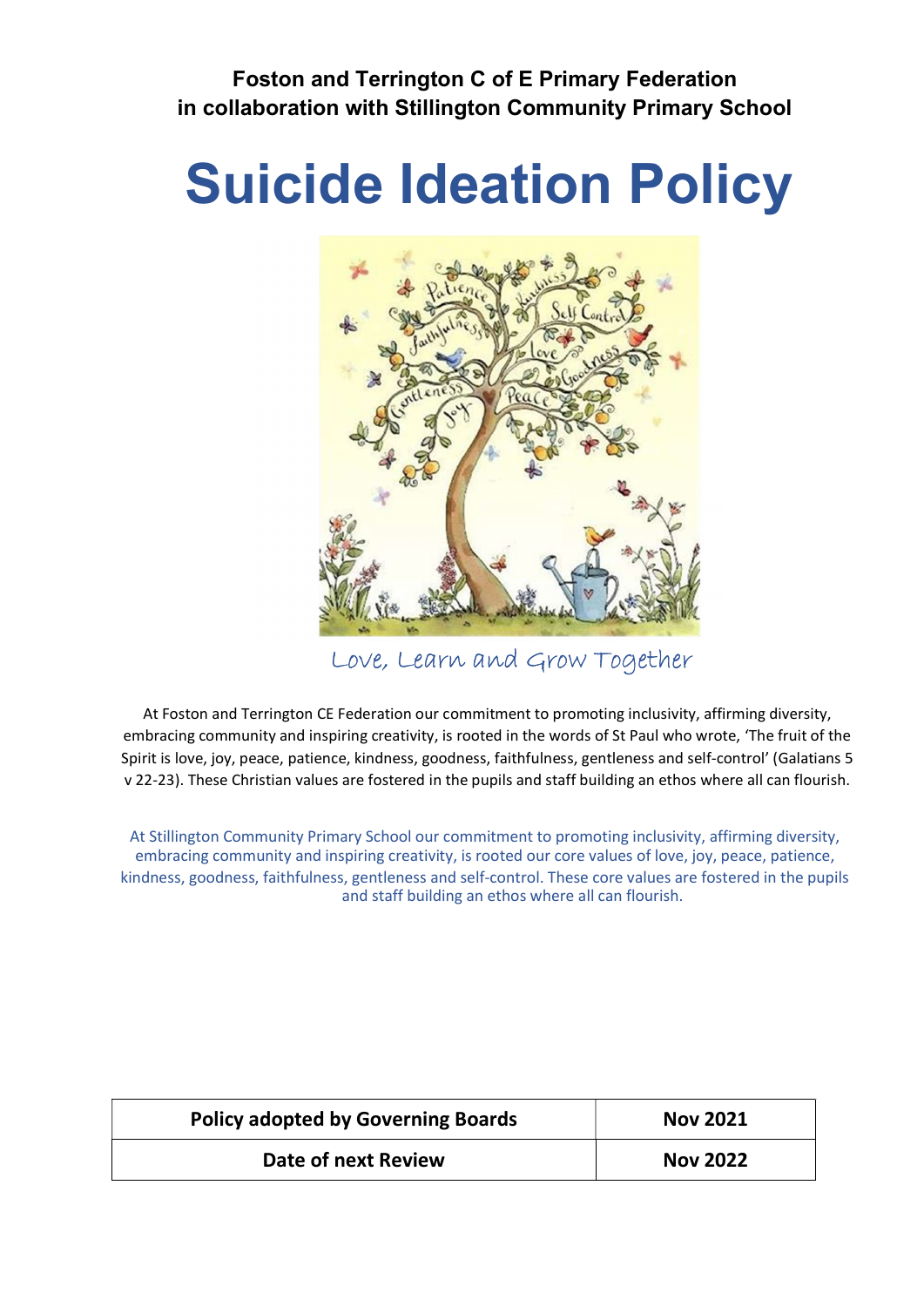### 1. Statement of purpose

Foston and Terrington Federation and Stillington School are aware that suicide is the leading cause of death in young people and that we play a vital role in helping to prevent young suicide.

Our schools want to ensure that pupils and staff are as suicide-safe as possible and that our governors, parents and carers, teaching staff, support staff, pupils and other key stakeholders are aware of our commitment to be Suicide-Safer schools.

#### 2. Our beliefs about suicide and contributory factors.

Foston and Terrington Federation and Stillington School acknowledge that:

#### a. Suicidal thoughts are common

We acknowledge that thoughts of suicide are common, especially among young people.

#### b. Suicide is complex

We believe that every suicide is a tragedy. There are a number of contributory factors surrounding a suicide and the reasons are often complex and individual to that person. However, we believe that there are lessons that may be learned from each death that may help prevent future deaths.

#### c. Stigma inhibits learning – stigma can kill

We recognise that the stigma surrounding suicide and mental illness can be both a barrier to seeking help and a barrier to offering help. Foston and Terrington Federation and Stillington School are dedicated to tackling suicide stigma. We will promote open, sensitive talk in our language and in our working relationships that does not stigmatise and perpetuate taboos.

#### d. Suicide prevention is everyone's business

We recognise that pupils and staff may seek out someone who they trust with their concerns and worries. We will endeavour to facilitate the reporting of any risks or concerns.

#### e. Safety is very important

We will seek to support our pupils and staff, working in partnership with family, caregivers, external agencies and other professionals as appropriate to enhance suicide-safety and reduce the risk of suicide in pupils and staff.

# f. Suicide is a difficult thing to talk about

We know that a pupil who is suicidal may find it very difficult to make their feelings known and speak openly about suicide. We will provide trained adults who are able to identify when a pupil may be struggling with thoughts of suicide.

# g. Talking about suicide does not create or increase risk

We recognise that talking to someone about suicide does not put them at additional risk. One of the only ways to really know if a person is contemplating suicide is to ask. We recognise that asking someone if they are feeling suicidal may seem difficult but it is important to ensure that you can take the right actions to reduce the risk of suicide.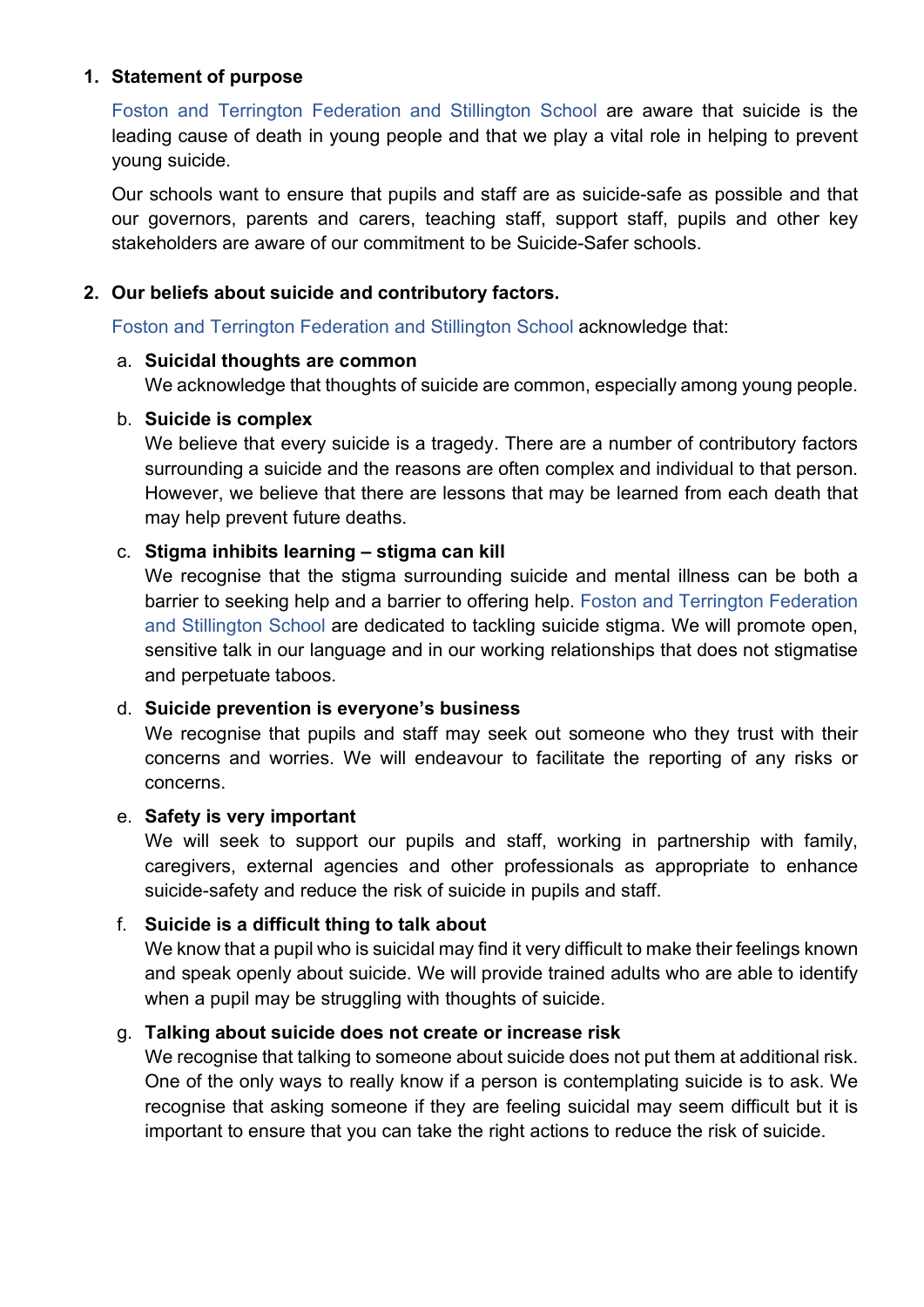h. Those with personal experience have a unique role to play in the development and refinement of this Suicide-Safer Policy

We will endeavour to involve anyone from our community who has personal experience of suicide, either having struggled themselves or supported someone with thoughts of suicide.

- 3. How we help ensure an active person-centred suicide prevention and intervention policy
	- a. Foston and Terrington Federation and Stillington School has a named individual who is responsible for the design, implementation and maintenance of this policy – Sarah Moore (HT & Designated Safeguarding Lead)
	- b. Foston and Terrington Federation and Stillington School have staff trained that understand this policy and are trained in Suicide Intervention. We aim to ensure that all staff have undertaken Suicide Intervention Training and where appropriate to the role, additional training is undertaken. The Designated Safeguarding Lead will be the point of escalation for any concerns about a pupil or young person. We will keep confidential records of pupils at risk of suicide to ensure some continuity of care within the intervention model.
	- c. We will endeavour to ensure that all our staff are suicide aware. This means that all staff inductions will include suicide awareness, i.e. how to spot signs, what to do and how to escalate any concerns whether this is in relation to a pupil or member of staff.
	- d. We will ensure that all pupils are suicide aware. This means that we will ensure that as part of the planned Personal, Social, Health Education (PSHE) curriculum there is ageappropriate learning which equips our pupils to know how to spot signs, what to do and how to escalate any concerns to a member of school staff.
	- e. We will be clear about how we enhance the physical safety of our environment including the removal of potential ligature points, restricting access to places which facilitate jumping, and securely storing harmful substances.
	- f. We recognise that the need to protect someone's life must be balanced against the need to protect their confidentiality. We therefore routinely ask all pupils over 18 and members of staff for permission to share any serious concerns for their welfare with an emergency contact of their choice. Should any pupil or member of staff who is known to have suffered from suicidal thoughts and is presently believed to be at risk, leave [school/college] unexpectedly for whatever reason, we will endeavour to inform their emergency contacts of their vulnerable state and the police as appropriate.
	- g. We recognise that anyone may experience periods of poor mental health while attending our school or college. We will endeavour to put in place mechanisms which allow staff that have regular interaction and be able to flag or review any concerns about individuals including suspected suicidal thoughts. Ideally this flagging will be electronic and immediate. Students that are flagged in this way will be reviewed regularly and routinely by nominated staff so that patterns of concerning behaviour can be spotted and the necessary steps can be put in place to keep them safe, including meeting them face to face.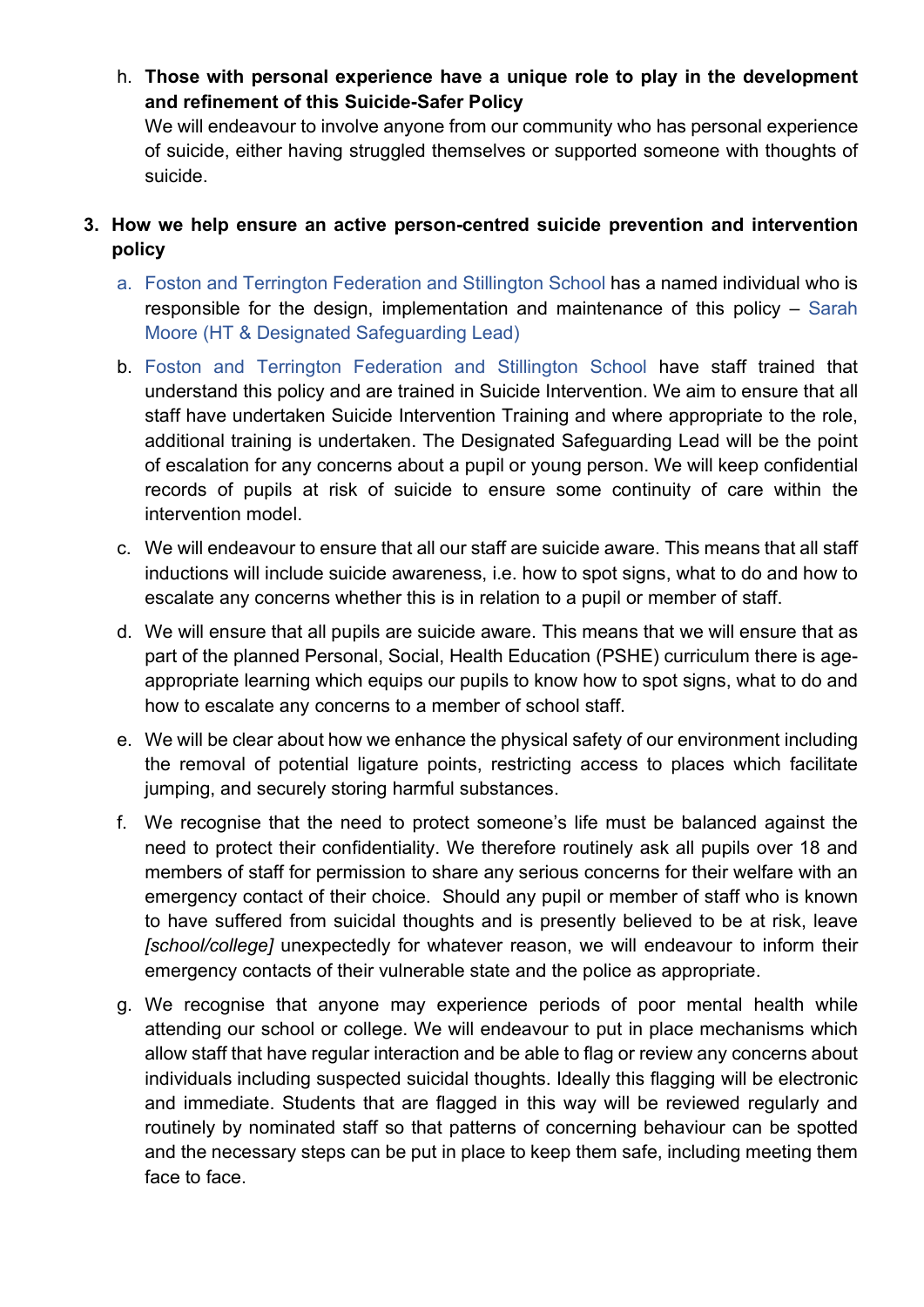- h. We recognise that whilst rare, young people can be particularly susceptible to suicide contagion where one such loss can lead to or be linked to further links deaths within a particular community or establishment. We acknowledge that early identification of such a situation or an emerging cluster requires vigilance and effective communication from all relevant partners. In such circumstances a coordinated, multi-agency response led by Public Health teams is essential and Foston and Terrington Federation and Stillington School will cooperate in any multi-agency activity.
- i. If a child moves schools and there are concerns that they may be at risk of self-harm or suicide, Foston and Terrington Federation and Stillington School will share their concerns with the child's new school/college to ensure that they can be supported. Information will be shared promptly and will be proportionate to the level of identified risk.
- j. When we identify a pupil or member of staff is at risk of suicide and external services are engaged, such as a hospital A&E department or a crisis centre, we will have explicit guidelines on the pathways that apply. Those guidelines will be developed in cooperation with the external services, and will be reviewed regularly as the provision of such services change over time.

#### 4. How we help ensure a sensitive and safe and sensitive postvention provision

- a. Foston and Terrington Federation and Stillington School will have trained staff whose role it is to respond in the event of a suicide. Each member of our trained staff will have a defined responsibility within our plan including leadership, family liaison and any communications with external agencies, including the media.
- b. Foston and Terrington Federation and Stillington School will be clear about how we deal with an inquest after someone has died by suicide in our school or college. We will support the authorities in their work but will be mindful of the distress an inquest causes to the bereaved people. We will also be mindful of the impact supporting an inquest can have on staff.
- c. We will record and monitor deaths by suicide and the impact on the community. This will include on-going monitoring of pupil deaths including suicides, suspected suicides and, if possible, self-harm. Monitoring of self-harm might be done through the collection of information from pupil support services and pupil health services.

#### 5. We will also:

- Record and monitor the uptake of bereavement support services by pupils after a suicide
- Survey pupils regarding how supported they feel
- Assess the impact of interventions on staff
- Review lessons learned and any suggested changes to procedures and provision of wellbeing services
- Monitor multiple events, such as two suicides in a relatively short period of time (e.g. one term) which may or may not be connected and could indicate a possible suicide cluster, including investigating possible connections between individuals, their circumstances and their suicidal behaviour.